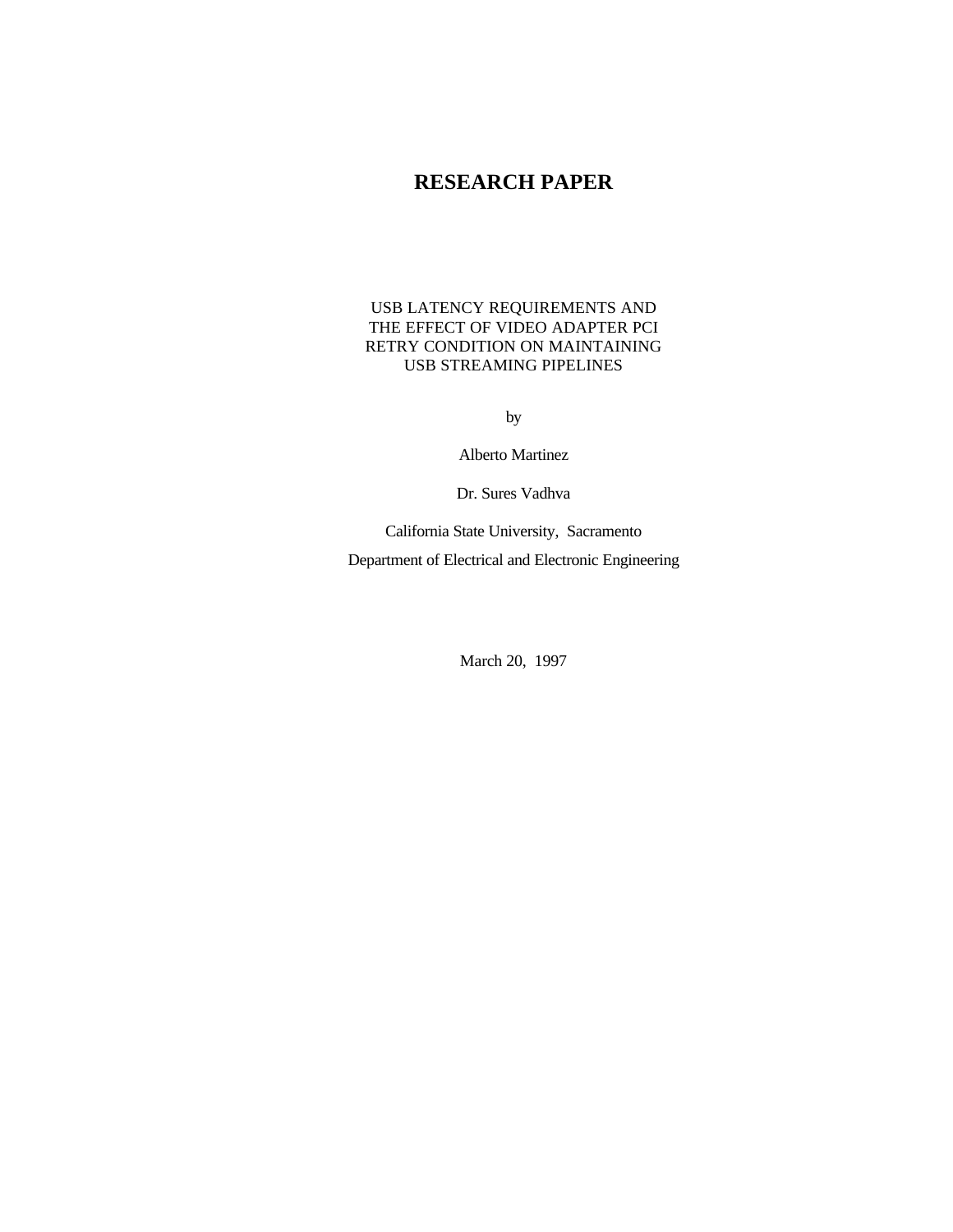California State University, Sacramento

Abstract

# USB LATENCY REQUIREMENTS AND THE EFFECT OF VIDEO ADAPTER PCI RETRY CONDITION ON MAINTAINING USB STREAMING PIPELINES

by

Alberto Martinez

Dr. Sures Vadhva

The Universal Serial Bus (USB) in a PC system has strong latency requirements to maintain the data stream for any active device. These requirements are especially true in the case of isochronous pipes, when large data transfers must be executed in a timely manner. In a typical PC architecture the USB controller is located in the PCI bus South Bridge; thus, USB traffic and latency are susceptible to PCI utilization and arbitration. This paper provides an analysis of the effect of the PCI retry mechanism on USB latency. This document also provides suggestions for an architectural redefinition that addresses this issue.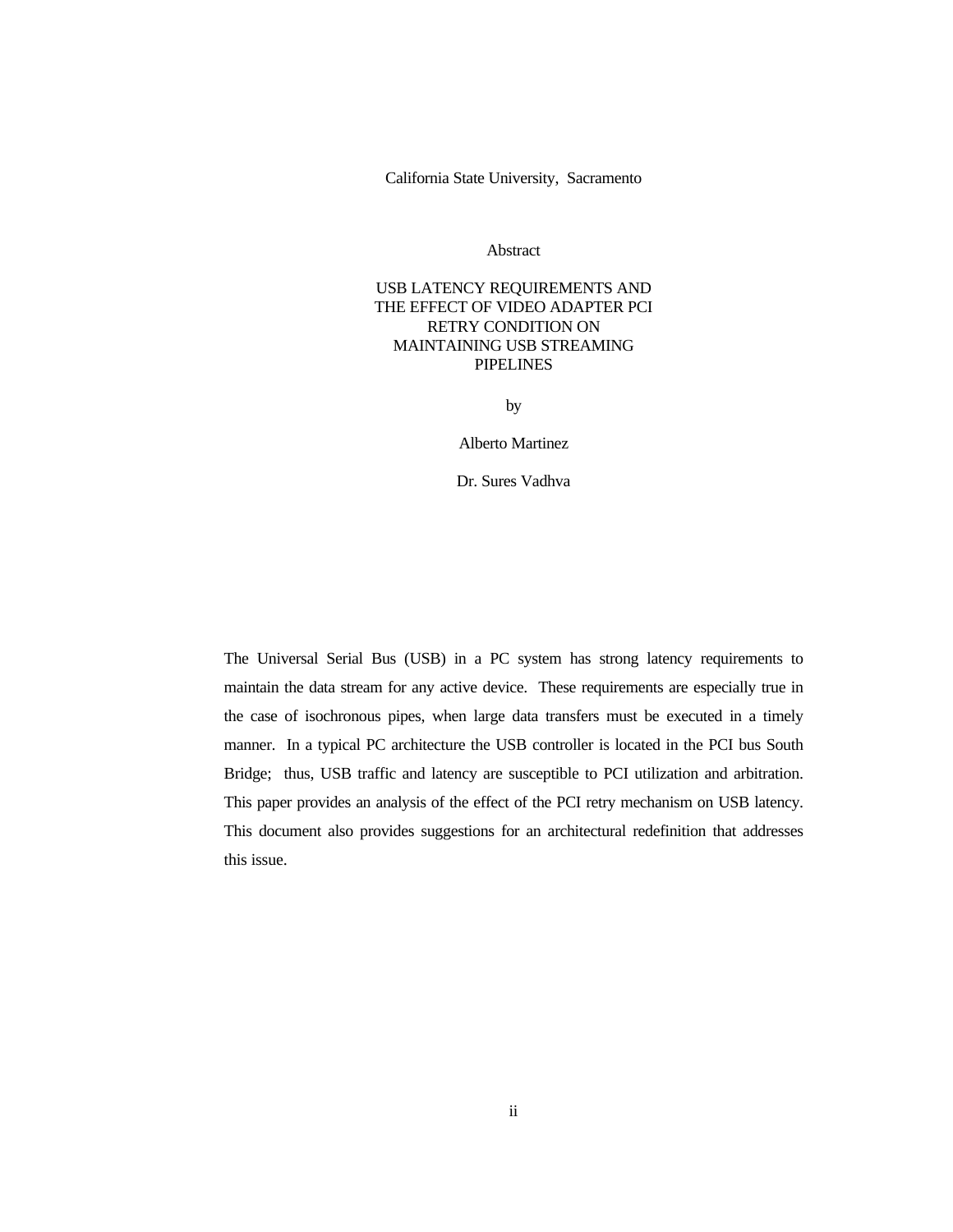# TABLE OF CONTENTS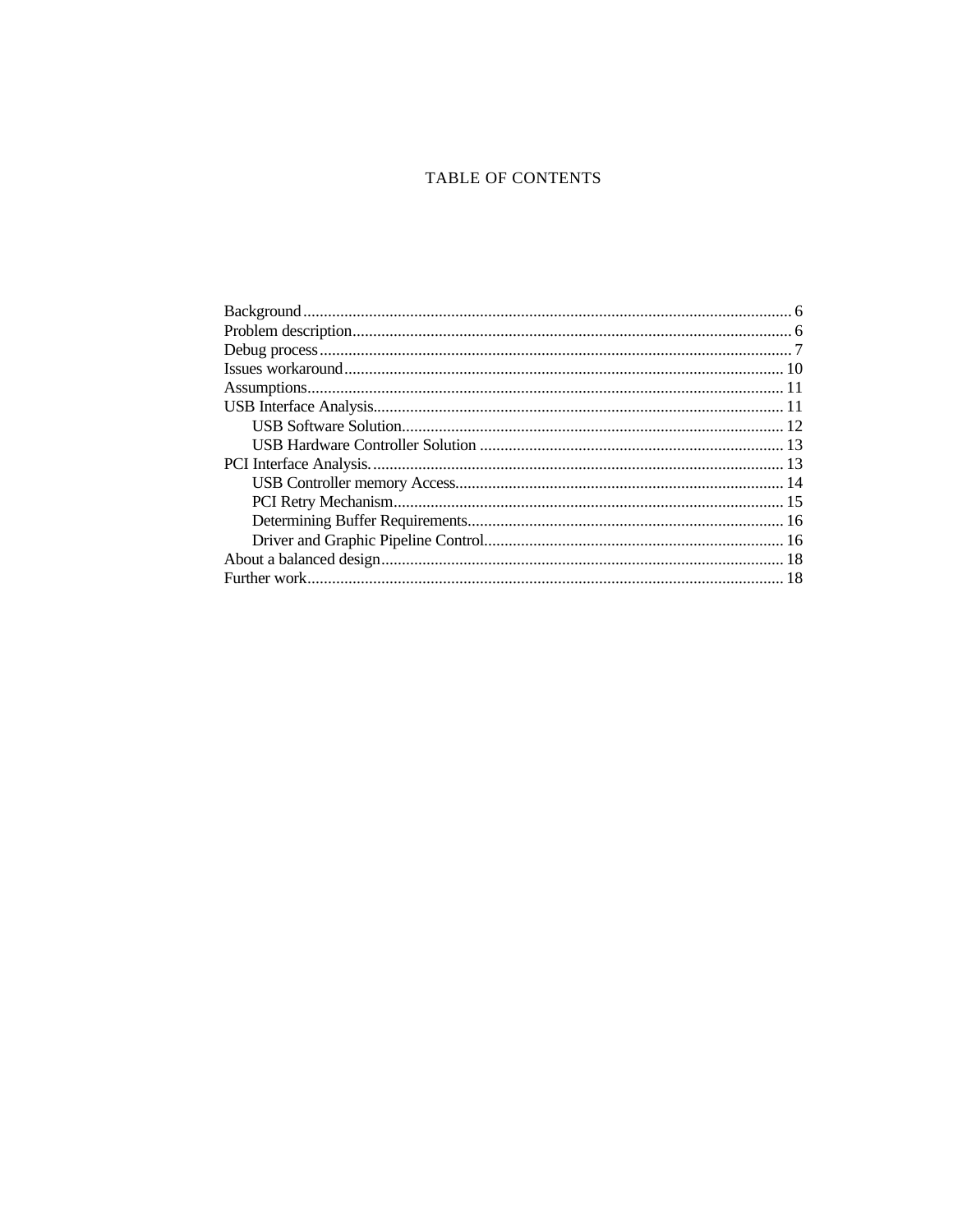# LIST OF FIGURES

| <b>Number</b>                                                               | Page |
|-----------------------------------------------------------------------------|------|
|                                                                             |      |
|                                                                             |      |
| Figure 3: Detail of Isochronous Packet Overlapping into Start of Next Frame |      |
|                                                                             |      |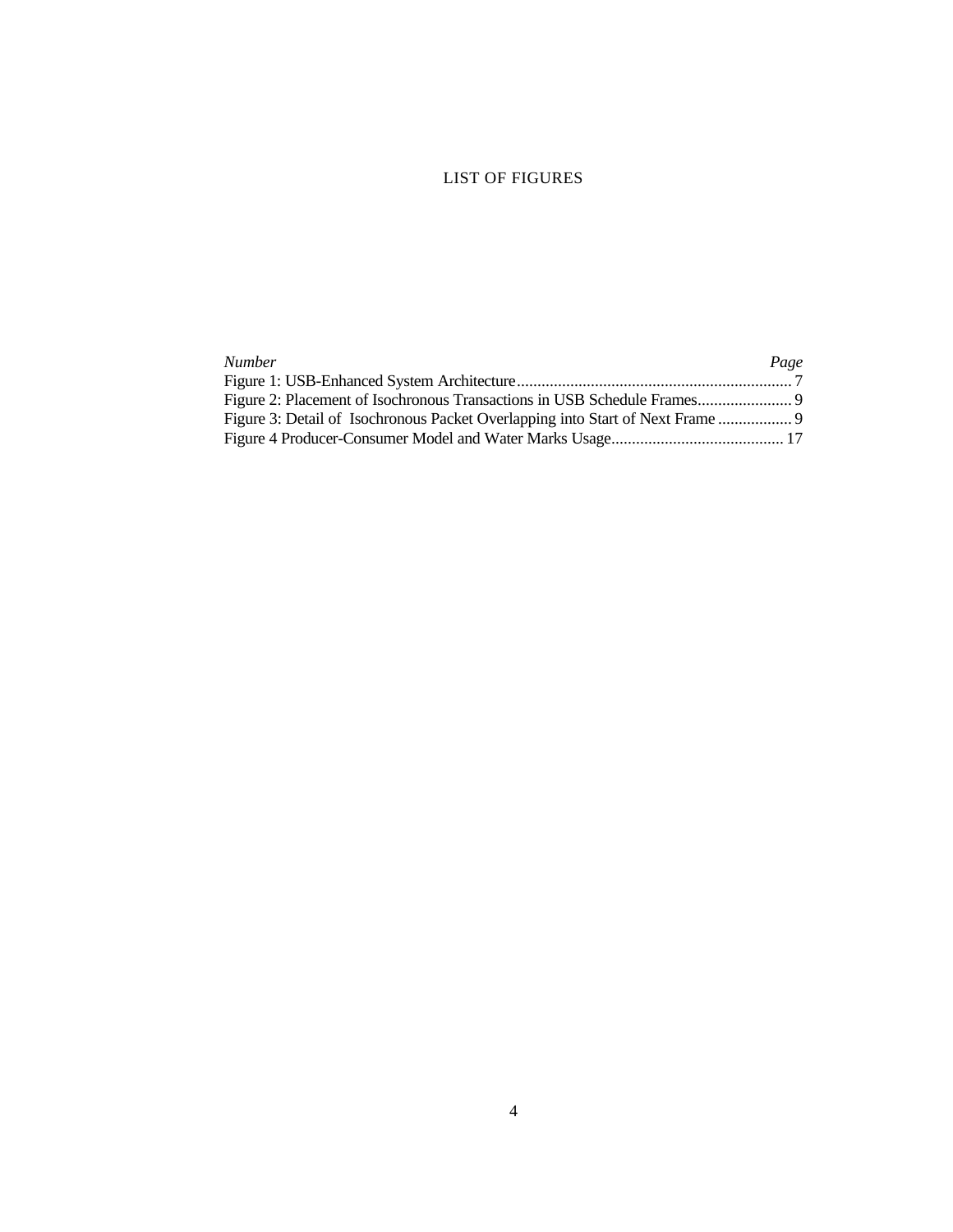# ACKNOWLEDGMENTS

The authors wish to acknowledge the contribution by the following individuals and institutions to the preparation of this document:

| John Trelford | (Intel Corporation, Intel Platform Support Labs) |
|---------------|--------------------------------------------------|
| Bill Wager    | (Intel Corporation, Intel Platform Support Labs) |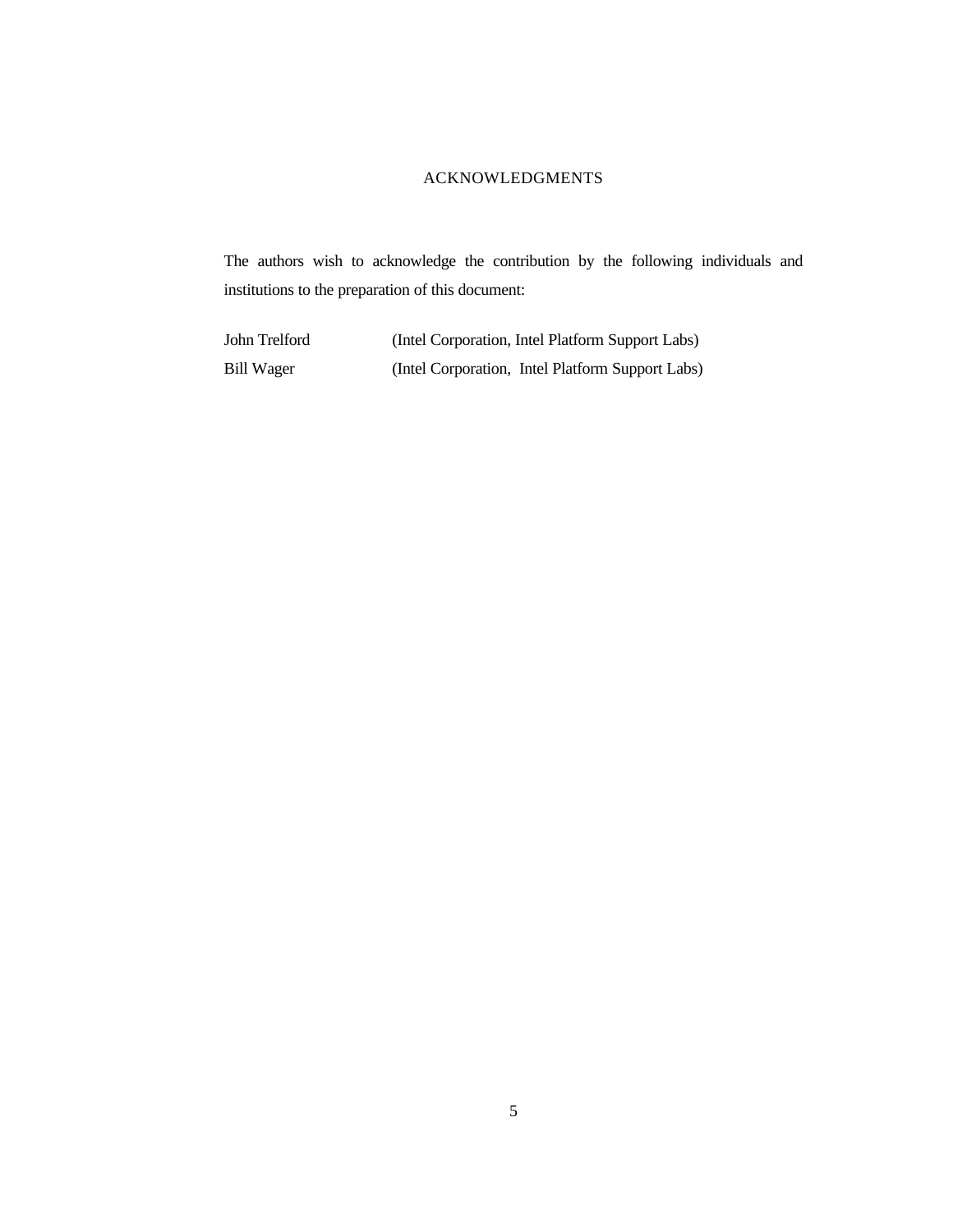### *Chapter 1*

# CASE STUDY: USB VIDEO CAMERA AND PCI GRAPHICS ACCELERATORS

#### **Background**

To provide the required frame for this document, we have chosen to first describe the initial problem that started the investigation of USB latency in PCI. This chapter will describe the facts of the investigation without making any assumptions about the cause of, or possible resolution to the problem.

# **Problem description**

A USB camera was installed in a Pentium® processor 82430HX/PIIX3 based system (see figure No. 1). The camera was used as a video input device in a "Video Telephone" configuration, which was bundled as a part of a PC system, and included a PCI Video graphic accelerator card. The system displayed the video input from the camera in a small window on the screen. The application software included a "video mute" function that blocked the camera image from been displayed. To accomplish this function, a bitmap of a closed curtain was superimposed over the actual video display window. A possible application of this feature is to block the video feed for privacy, allowing voice only communication.

It was while executing the video mute function that the telephone application "stopped responding" to user inputs. This anomaly is usually called application "Hang-up". Notice that in the majority of occasions the actual OS (Windows\* 95 Intel\* USB Stack Supplement) was still active allowing launch and usage of different applications. To recover video telephone functionality, the system had to be re-initialized. A soft reset was sufficient to recover.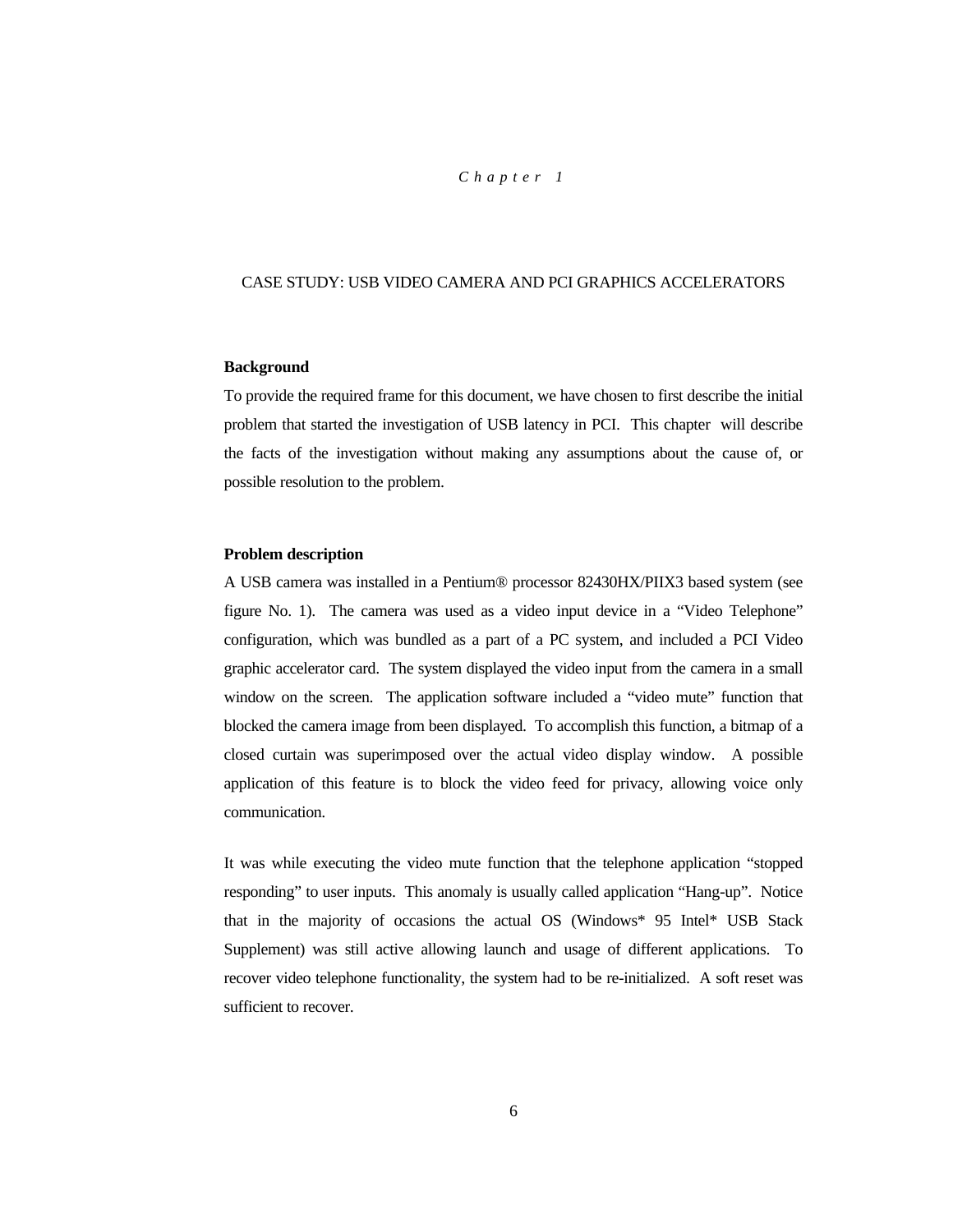

Figure 1: USB-Enhanced System Architecture

#### **Debug process**

A debug process followed; our intention was to determine the root cause of the problem. Our major concern at the time was to rule out a hardware malfunction. Given that the USB camera uses two isochronous pipes to provide the actual video stream, our first task was to ensure all master latency timers (MLT) in bus master devices where configured as recommended by performance analysis<sup>1</sup> on USB functionality.

The performance analysis indicated master latency should be set for a maximum of 1 ms for any PCI Bus Master and 2 ms minimum for the PIIX3 Function 2 (USB controller), to allow isochronous transactions under a defined maximum load. These time parameters translate to MLT values of 20h for all Bus Master and 40h for the USB controller.

Changing the MLT values to these recommended setting did not correct the issue; consequently, it was decided to used a more intrusive approach to identify the nature of the failure. A USB protocol checker (designed by Intel/IPSL) was connected to snoop the USB cable during the failure. Proceeding accordingly, it was found that during the failure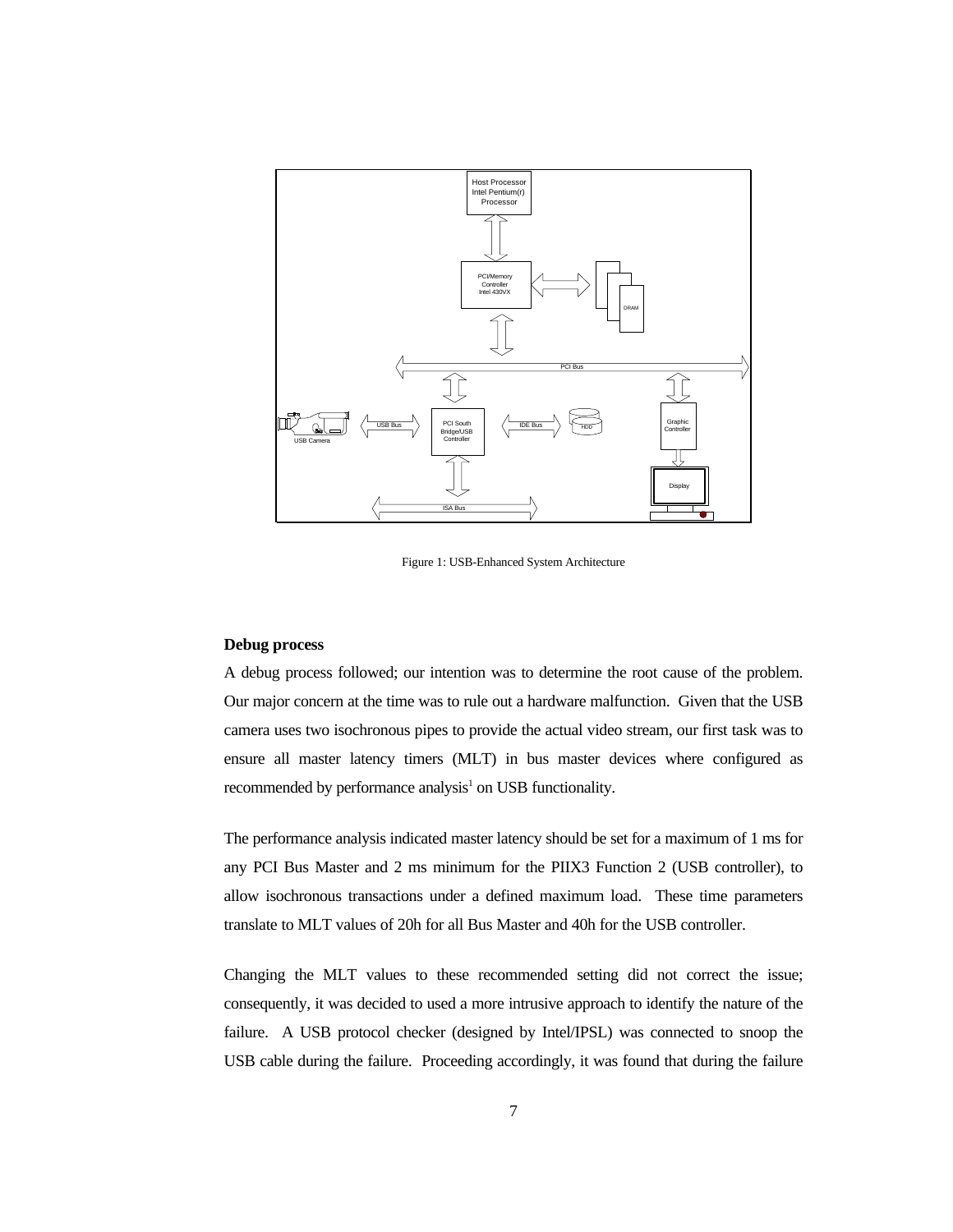a "babble" condition was present at the end of an isochronous package. This condition caused the USB controller to shut down the active port, which eventually was reflected as an application failure.

The next step was to understand the nature of the babble condition. For this purpose, a Tektronix® DAS 9200 was used to probe the PCI Bus by means of a signal interface on the Intel/IPSL PCI Protocol Checker. Concurrently, the USB bus was monitored by means of a Intel/IPSL USB Monitor. After the analysis was completed, it was found that the PIIX3 was requesting the PCI bus on behalf of the USB Controller. The intention of the controller was to upload 32 Bytes of data to memory. This data was a data block from the current USB isochronous packet. Simultaneously, (but starting when the bitmap displayed on the video telephone window), the graphic accelerator was retrying command transactions intended to the video controller pipeline. The PCI arbiter was repeatedly granting the bus to the north bridge (82430HX) but not to the USB controller, preventing the USB controller from reading the next transfer descriptor from memory as well as blocking data package transfers to memory. The retry process usually exceeded 2 ms, eventually causing two independent failure scenarios:

1.- USB FIFO overrun. Data for the next video frame is dumped (lost), reducing the total frame per second count. This loss eventually degrades the video camera display performance and ultimately the user experience.

2.- Port "babble" condition. By delaying the IN token from the next transfer a port "Babble" condition occurs, causing the USB port to be automatically disabled, resulting in an application error. FIFO overrun is undesirable; however, port babble causes a system failure, making the anomaly critical.

Figure 2 below shows how isochronous transfers fit into a USB schedule. Note they appear first in a 1ms USB frame. Figure 3 below shows in greater detail the structure of a single frame, indicating the region of frame  $(n+1)$  over which the isochronous transfer from frame *n* overlaps. Expanding the time used for the isochronous transfer beyond the *n*th frame's boundary violates the frame structure, resulting in port babble.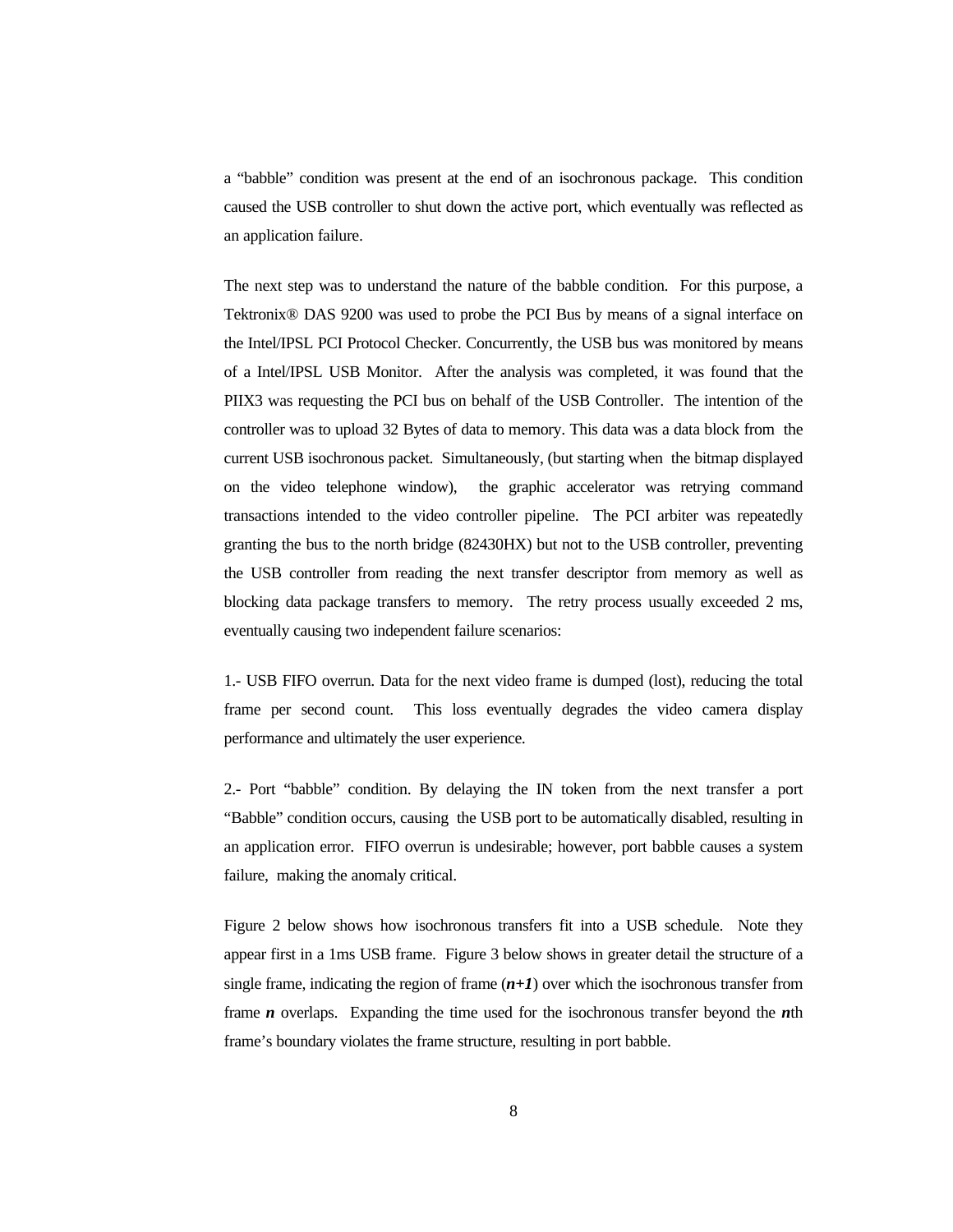

Figure 2: Placement of Isochronous Transactions in USB Schedule Frames



Figure 3: Detail of Isochronous Packet Overlapping into Start of Next Frame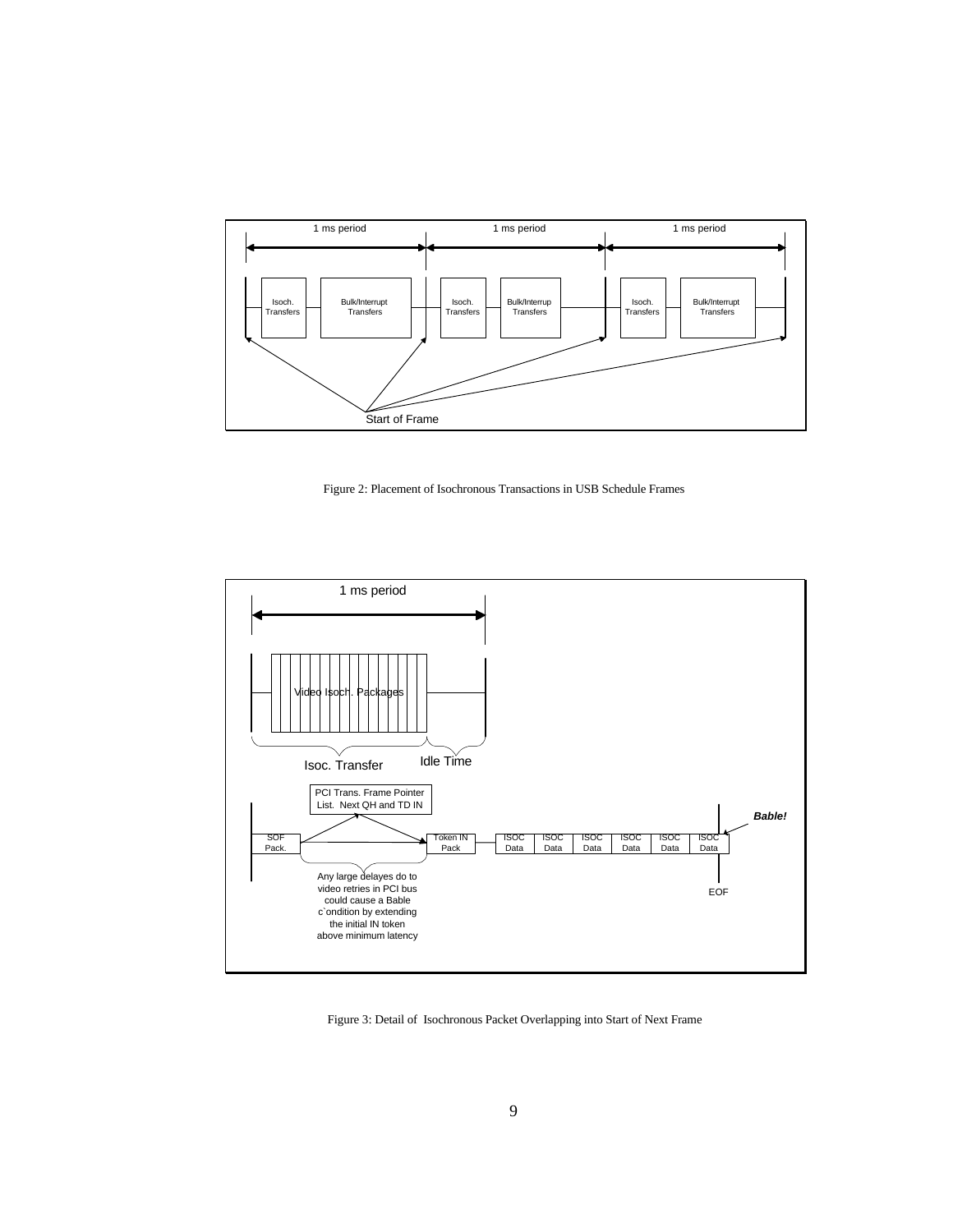These issues were reproduced using three different hardware-accelerated video adapters. These tests corroborated the common nature of the problem.

#### **Issues workaround**

After consulting with the graphic card manufacturers it was found that to obtain the maximum possible video display rate, as measured by a popular video benchmark software, the video driver continuously writes commands to the Graphic Accelerator command pipeline. Eventually the command pipeline is full, and no commands can be received:. the graphic controller retries additional incoming commands. At this point, if a USB-to-PCI transaction is initiated, the host controller arbiter will not grant the PCI bus to the USB controller until all North bridge internal posting buffers are flushed. Given that the video commands are still in these posting buffers, effectively blocking USB controller access to memory, the USB transaction will eventually fail to complete within the required time frame.

One possible workaround is to disable Windows 95 hardware acceleration capabilities. This fix is made in the Windows95 *System Properties* menu, under the *Performance* tab, using the *Graphics* button. It is possible to select a setting in between *Full Hardware Acceleration and No Hardware Acceleration* that will suffice as a work around this issue. However, using *No Hardware Acceleration* will visibly impact the video adapter's performance.

A second possible workaround is to enable the video drivers to throttle the commands send to the graphic controller. All the video adapters tested allowed some level of control by adding an initialization entry to the *system.ini* file. When throttling was enabled, the video drivers avoid overrunning the video adapter command pipeline. Consequently, this throttling reduces arbitration turnaround, allowing USB traffic to properly access memory. This option will also impact the video performance; however, the performance reduction is not clearly appreciated unless a benchmark program is used.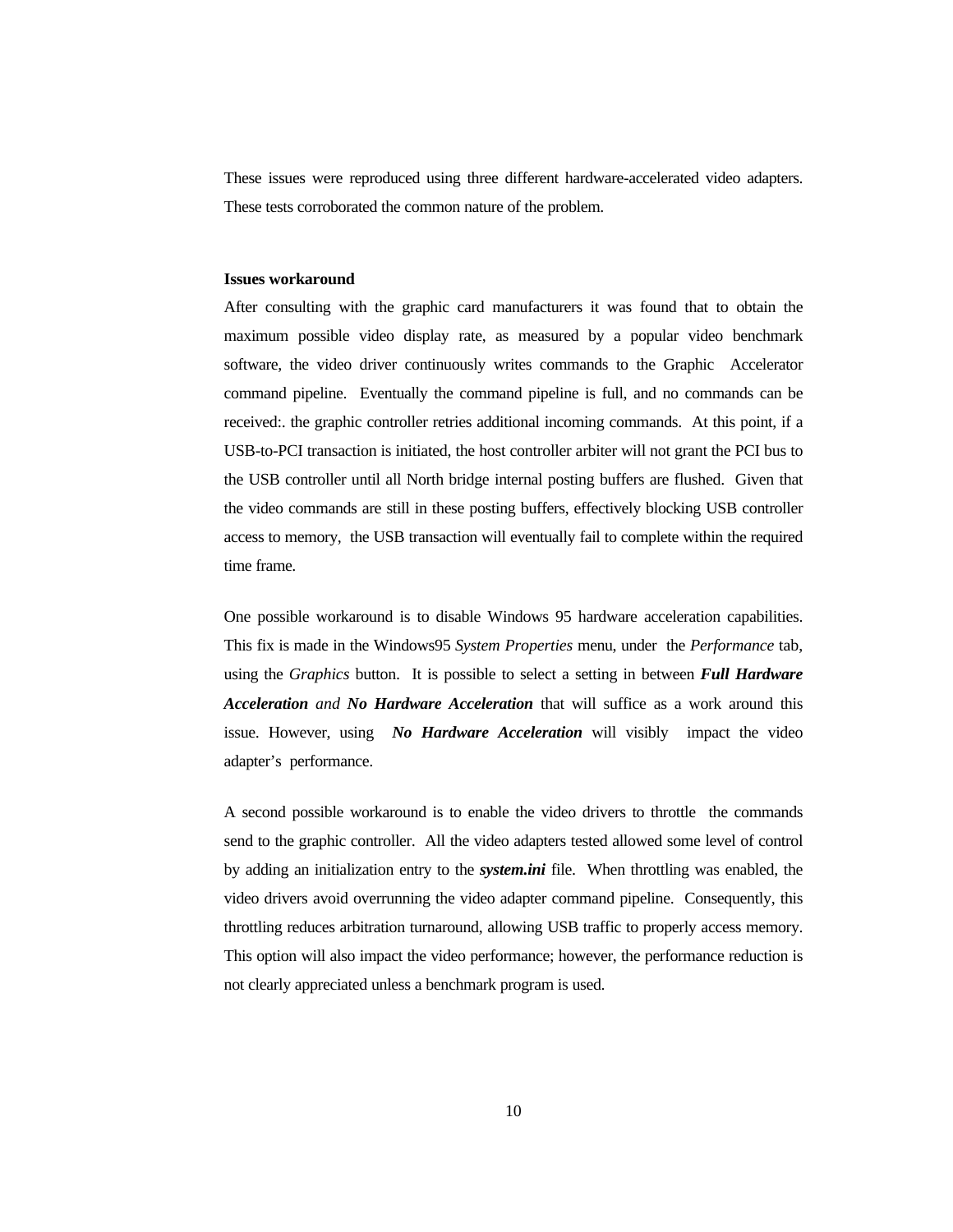### *Chapter 2*

# ARCHITECTURAL ANALYSIS

#### **Assumptions**

For the purpose of this analysis, we will concentrate on the second failure mechanism, *babble condition*. The sequence of events that result in the application error after a port babble also cause frame drop condition. Therefore, the architectural analysis and possible resolution of the port babble will also largely apply to the frame drop condition. It will be indicated in the text below when this underlying assumption is no longer valid.

The system failure is based on the system's sensitivity to graphic accelerator responsiveness (or lack thereof) to pending device driver requests.

The PCI Specification<sup>2</sup> does not limit the number of retries a PCI target may execute, and does not indicate any maximum latency before a target must complete a retry condition. Thus, the retry behavior of the graphic accelerator in this case is not in conflict with the current PCI specification.

To try to understand the true nature of the issue, we will break down the failure mechanism into its minimal components, starting with the USB physical layer, then moving to the graphic accelerator driver. It is hoped that with this analysis, an economical and viable solution could be identified.

#### **USB Interface Analysis.**

At the instant of a failure, the USB device is transferring an isochronous data package. This data package, over 300 bytes, is large but still within the parameters indicated by the USB Specification<sup>3</sup>. It is true that if the data package were smaller, the probability of occurrence of the failure would be proportionally reduced. However, the same failure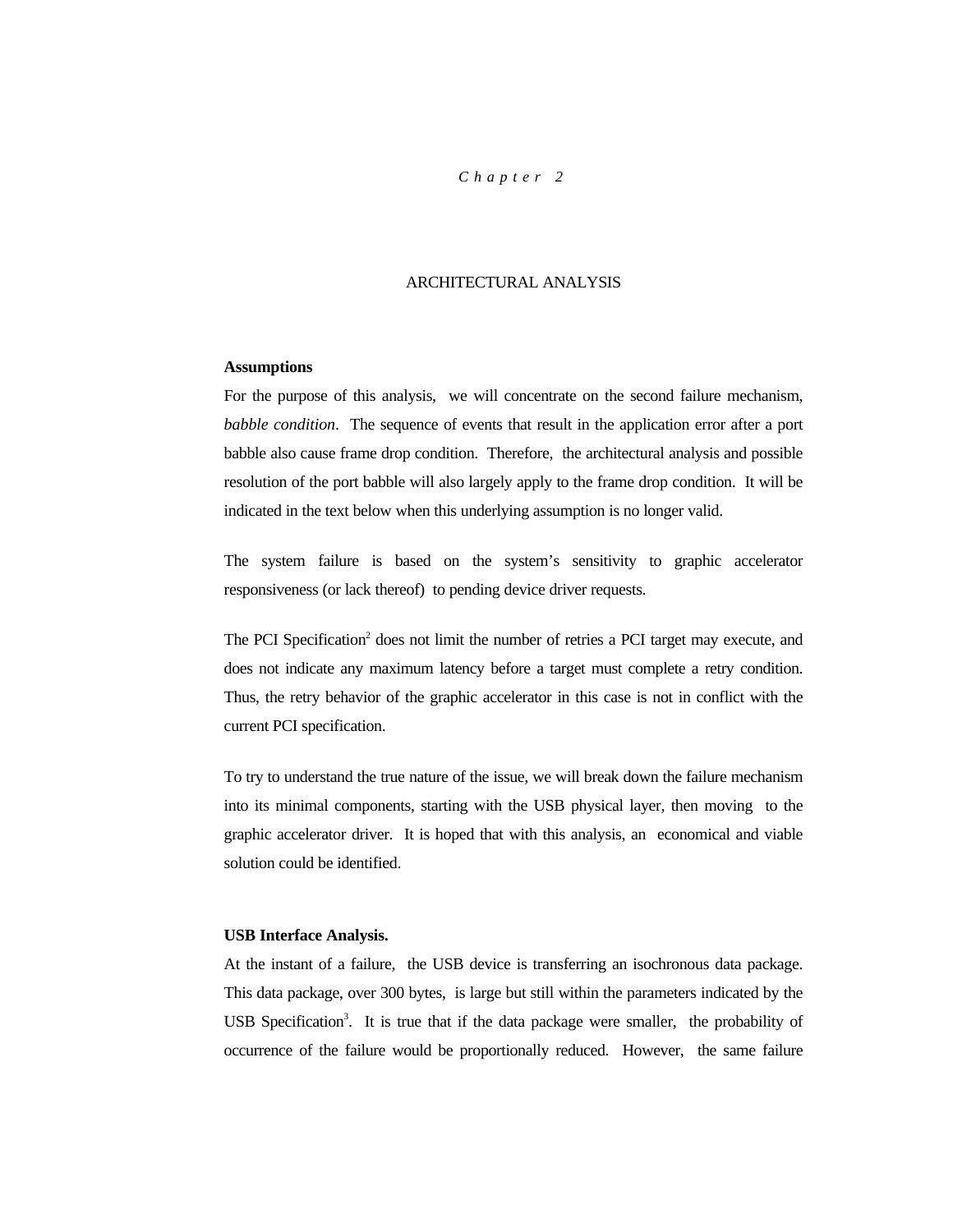mechanism could be reproduced with a large number of smaller packages. Thus, it does not look like constraining the package size and/or the total allocable USB bandwidth would remove the failure mechanism. Practically speaking, any architectural redefinition in this area should encompass a larger bandwidth availability to allow more appealing results in video conferencing-like applications.

If the above assumptions are true, then different approaches should be considered:

1.- Is it possible to recover from the babble condition in a way that will not result in a port shut down and application error?

2.- Is it possible to introduce a more effective fail safe mechanism to prevent the port babble condition?

# **USB Software Solution**

The underlying assumption behind a port shut down in USB is a device malfunctioning. Data transmission after the EOF is assumed to be caused by a defective device, therefore unrecoverable in nature, except by unplugging the device from the port. But in this case, the device is functioning properly; a system latency issue results in the babble condition. Here the failure goes beyond the original fail tolerance introduced in the USB specification.

Without introducing changes to the USB specification, there is a limited solution at the USB peripheral driver and USB Stack interface. The Universal Host Controller Driver (UHCD) to device driver interface could be modified to allow a *fly-by* re-initialization of the port and device. The application would then pause while the port and device reinitialize, and the system would not hang. Permanent port shutdown would not be required. This scenario assumes the underlying PCI retry mechanism on the graphics accelerator is a statistical anomaly, occurring infrequently.

If the babble condition repeats at a predetermine rate, a final shut-down could be executed, in this case under the assumption a device or critical system failure has occurred.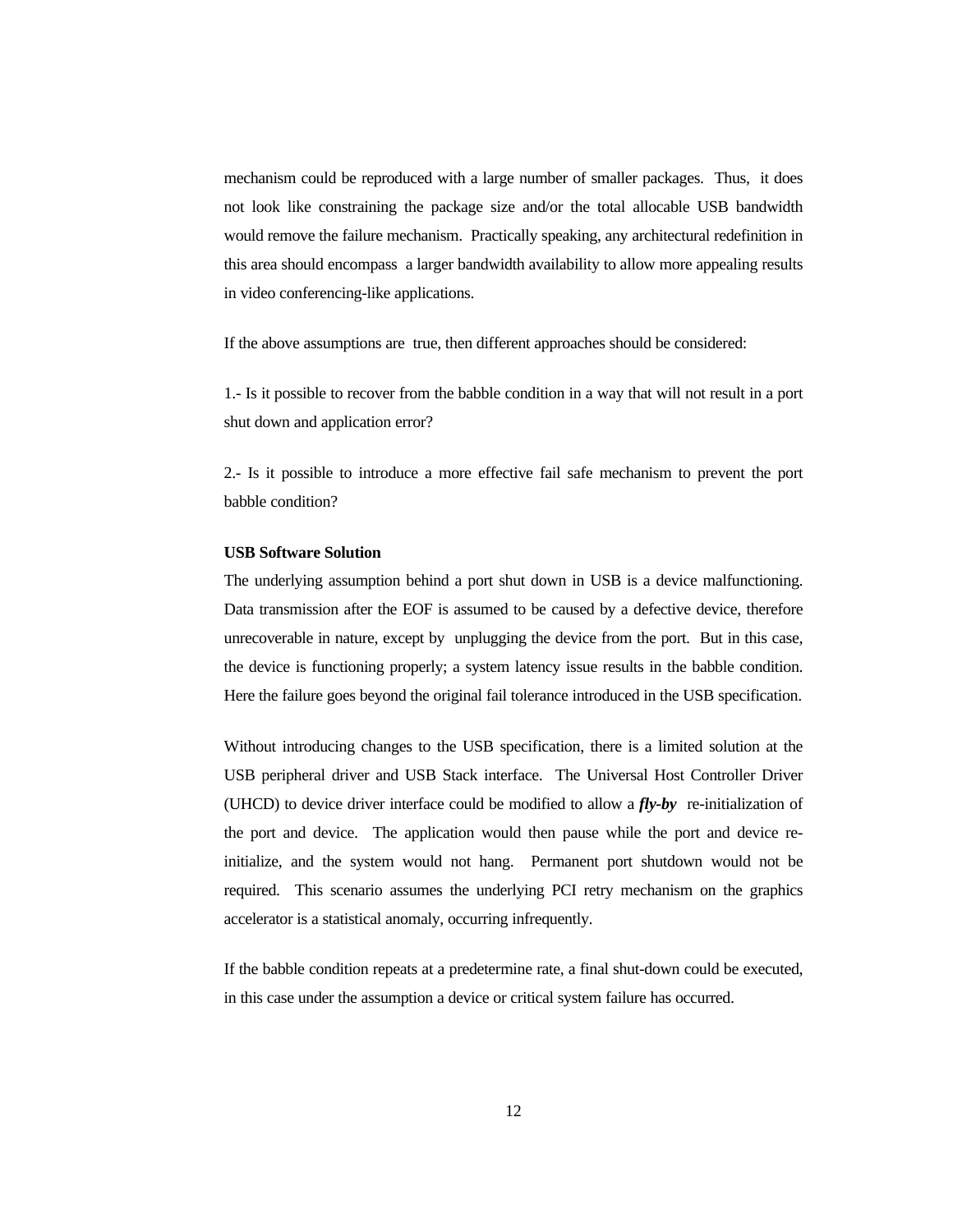### **USB Hardware Controller Solution**

Answering the second question above is possibly more complex, given that a solution requires a larger modification to the USB Specification and UHCI interface. Such a proposal is probably material for a more detailed analysis, which is beyond the scope of this document. Nevertheless, we will try to summarize a mechanism that should be sufficient to prevent latency-based babble conditions.

It is possible to introduce a timer/counter mechanism based on current location of execution in the frame and the timing of the reception of the transfer descriptor (TD) for the next IN/OUT token. The current TD contains the expected package length and using the value in the newly-defined timer, comparing it to the estimated execution time for the current packet, an estimated likelihood of a babble condition occurring could be calculated. If babble is likely, then the IN/OUT token would not be submitted, and the transaction would be treated as a time-out.

Note that the USB controller hardware requirements, gate count and the like, should be part of any feasibility study for this solution. Also note that this mechanism would not be able to resolve the less-critical frame drop condition. The frame drop condition has dependencies on the transmission of data already received from the USB controller and sent to memory. The timer and TD solution described above does not address the inter-package latencies typical of this failure.

#### **PCI Interface Analysis.**

It is in the PCI side of the system architecture where a more complete solution could be identified. At the same time it is on the PCI bus were more complex interactions take place, thus making any possible solution more involved not only technically, but also from the industry interactions required.

Trying to understand the PCI side of the issue, two questions could be posted:

1.- Why is the PCI North bridge not granting memory access to the USB controller?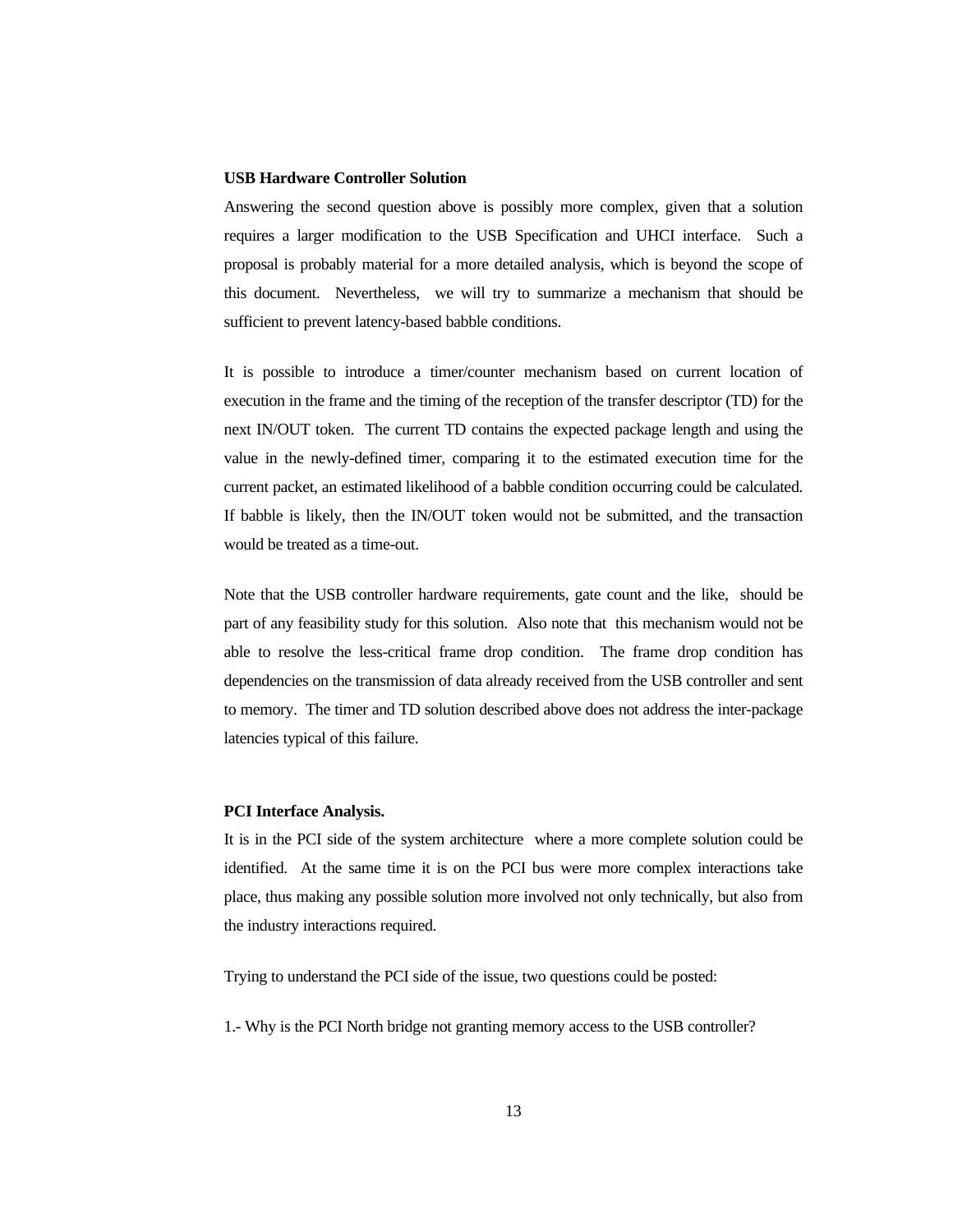2.- Why is the PCI graphics accelerator using the retry mechanism carelessly, negatively affecting PCI latencies?

#### **USB Controller memory Access**

The USB controller (see fig. 1) resides as function no. 2 inside the PCI South (compatibility) bridge. This location places the USB controller as a member of the PCI to ISA bridge family of devices, together with the proper ISA bridge and IDE controller inside the Intel PIIX3 device. There are a number of advantages to designing such a location for USB; however, this location in the current design forces all PCI arbitration to have the same architectural constraints as does ISA bridge arbitration. When the South bridge requests the bus on behalf of an ISA device, the PCI arbiter must ensure that all pending PCI transactions are flushed (completed) before the PCI bus is granted to the requester. This behavior is required because of numerous limitations on the ISA bus, including:

- 1.- Absence of a retry mechanism for ISA masters.
- 2.- Absence of deterministic latencies for ISA masters.
- 3.- Low speed that translates into large PCI utilization.

The USB interface does not necessarily suffer from the same limitations. However, the USB and ISA controllers share the same PCI device arbitration, so the PCI arbiter has no means to differentiate between a request on behalf of an ISA master or the USB controller. Therefore, when the USB controller arbitrates for memory access and a retry from the graphic accelerator has occurred, the PCI bus will not be granted to the USB controller until the pending (retried) transaction is completed.

To remove this limitation, it is possible to redefine the architecture of the South bridge to accommodate the USB controller as a second PCI device. This change adds an additional South bridge GNT#/REQ# signal pair to de-couple USB PCI arbitration from any possible ISA master in the system. Again, the details of such mechanism are not within the scope of this document. In summary, it appears that de-coupled arbitration for the USB controller should allow the initial USB request to result in USB access to the memory controller in the PCI north bridge.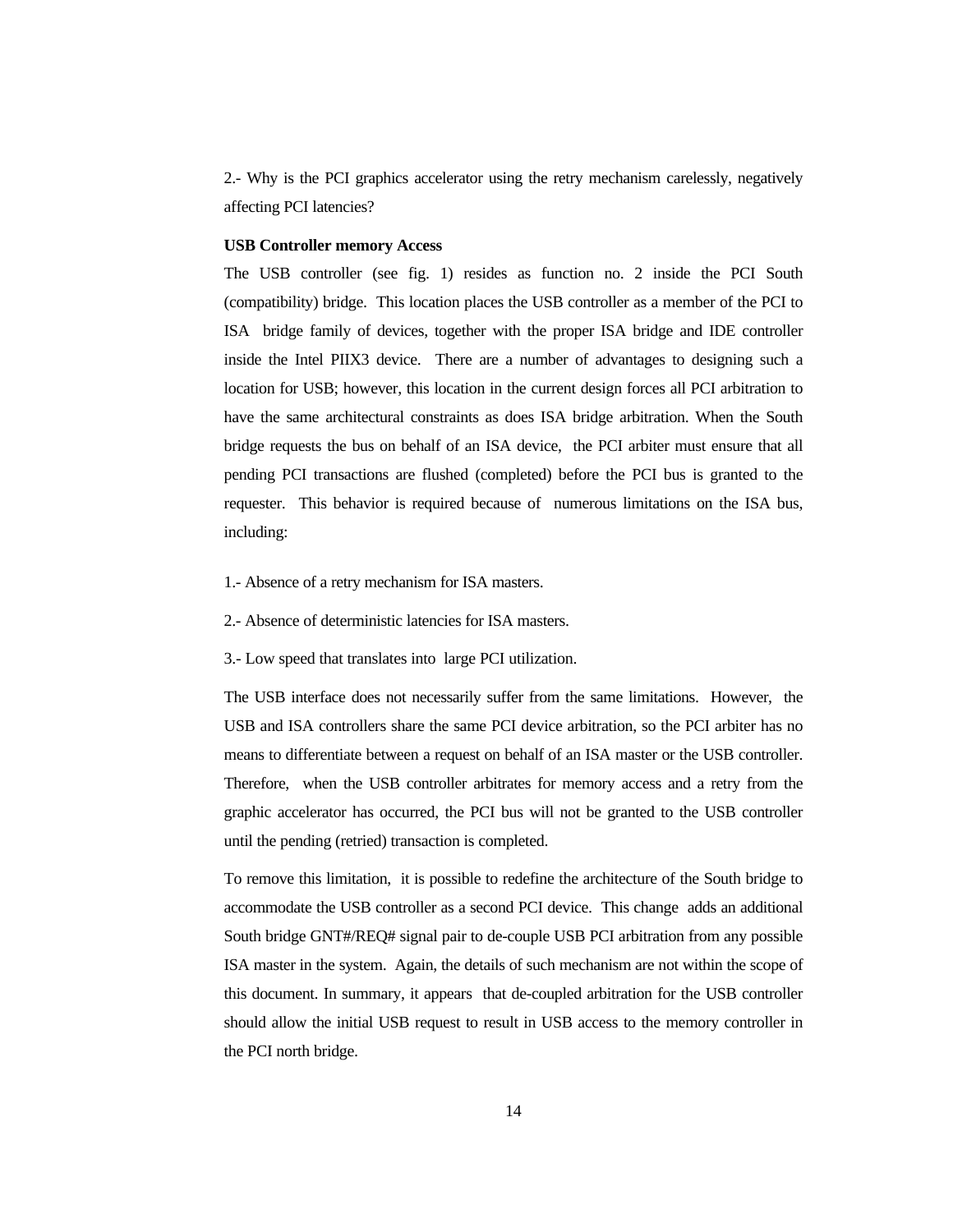This de-coupled arbitration would probably resolve the frame drop situation (USB controller doing memory writes and not reads); however, it is not sufficient to prevent the babble condition caused by a delayed IN token. Even when a grant is given to the USB controller to access memory space, PCI strong ordering rules could still prevent the transaction completion. To maintain event synchronization, PCI does not allow a memory write posted in the North bridge (command retried by the graphic accelerator) to be passed/crossed by a memory read command from PCI (USB controller trying to read the next TD from the list.) Below is an excerpt from the PCI specification, appendix C, where these rules are described:

"A read transaction must push ahead of it through the bridge any posted writes originating on the *same* side of the bridge and posted *before* the read. Before the read transaction can complete on its originating bus, it must pull out of the bridge any posted writes that originated on the *opposite* side and were posted *before* the read command completes on the read-destination bus."

Therefore, a complete solution to grant the USB controller reasonably quick access to memory requires addressing the original indiscriminate retries by the graphic accelerator.

#### **PCI Retry Mechanism**

The PCI retry mechanism allows a PCI target to tell the master to initiate the transaction again later. A retry is usually caused by a device being internally busy or incapable of returning data requested, within the limits of the PCI transaction latency requirements. In the case of this analysis, the retry condition occurred as a result of a command buffer (FIFO) in the graphic accelerator being full. The graphic accelerator needs to process a number of previously queued commands before it is capable of accepting additional commands. Evidently, the number of consecutive retries that can occur will be a function of how fast the commands are retired from the graphics controller command pipeline, and the size of the FIFO . USB frames have a duration of 1 ms; any USB controller access to memory delayed by more than a significant fraction or larger of this value (as is caused by the graphic adapter retries) will disrupt USB functionality as described in previous pages.

The PCI specification does not restrict the number of retries nor the maximum time period during which the retry command is to be accepted by the target. However, it could be interpreted from the specification a relevant *spirit of the specification,* an underlying *"good neighbor policy"* that should be maintained by all PCI devices. What follows is a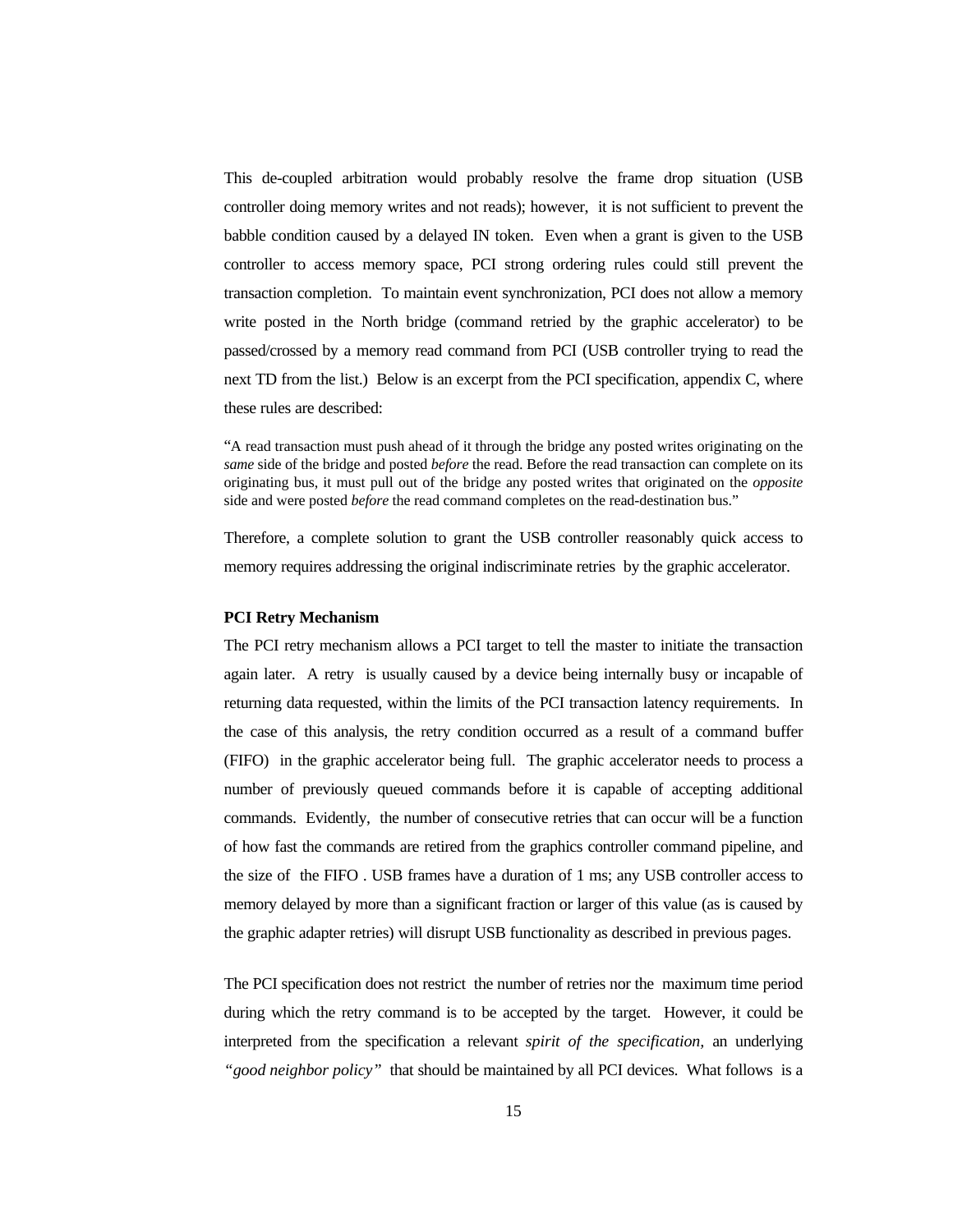possible solution for the graphic accelerator vendors to apply to reduce the impact on PCI latencies, and hence minimize or eliminate the USB babble condition.

#### **Determining Buffer Requirements**

Each PCI device that interfaces to the bus needs buffering to match the rate the device produces or consumes data. In the case of the graphic accelerator and this analysis, buffering implies the *rate* commands are send to the graphics pipeline. Therefore, buffer capabilities are a function of the specific graphic accelerator efficiency in processing the commands. A detailed analysis could be performed to determine the specific needs of each one of the adapters evaluated. A tuned buffer will prevent the misuse of PCI resources and eliminate the latency limitation of USB transfers. However, the usefulness of any recommendations from any buffer analysis will be limited by the assumptions made regarding processor performance and maximum bandwidth availability. As indicated in this document, the graphic accelerator driver is overwhelming the accelerator command buffer;, this *performance miss-match* is possible given the high performance processor used during the test and the capabilities in the Host to PCI bridge. It is possible that previous generations of a system configuration would not overrun the command FIFO, given a slower performance rating. In short, a buffer estimation made based in current technology may fail in future system configurations. To avoid this problem a second layer of control between the driver and the graphic accelerator could be implemented.

# **Driver and Graphic Pipeline Control**

As described earlier in this document, some of the graphic adapters evaluated allowed a configuration that prevented the USB failure. The basic functionality that was enabled in such a configuration was a second layer of communication between the driver (command producer) and the graphic accelerator (command consumer.) Under the Producer-Consumer operational model reflected it this case, it is possible to establish a finer control between the driver interface and the command pipeline in the graphic accelerator. The driver and command pipeline could communicate between each other via a flag and a status element.

The graphic accelerator could indicate a "ready" status by setting a flag when the command pipeline is ready to receive further commands. Likewise, just before the command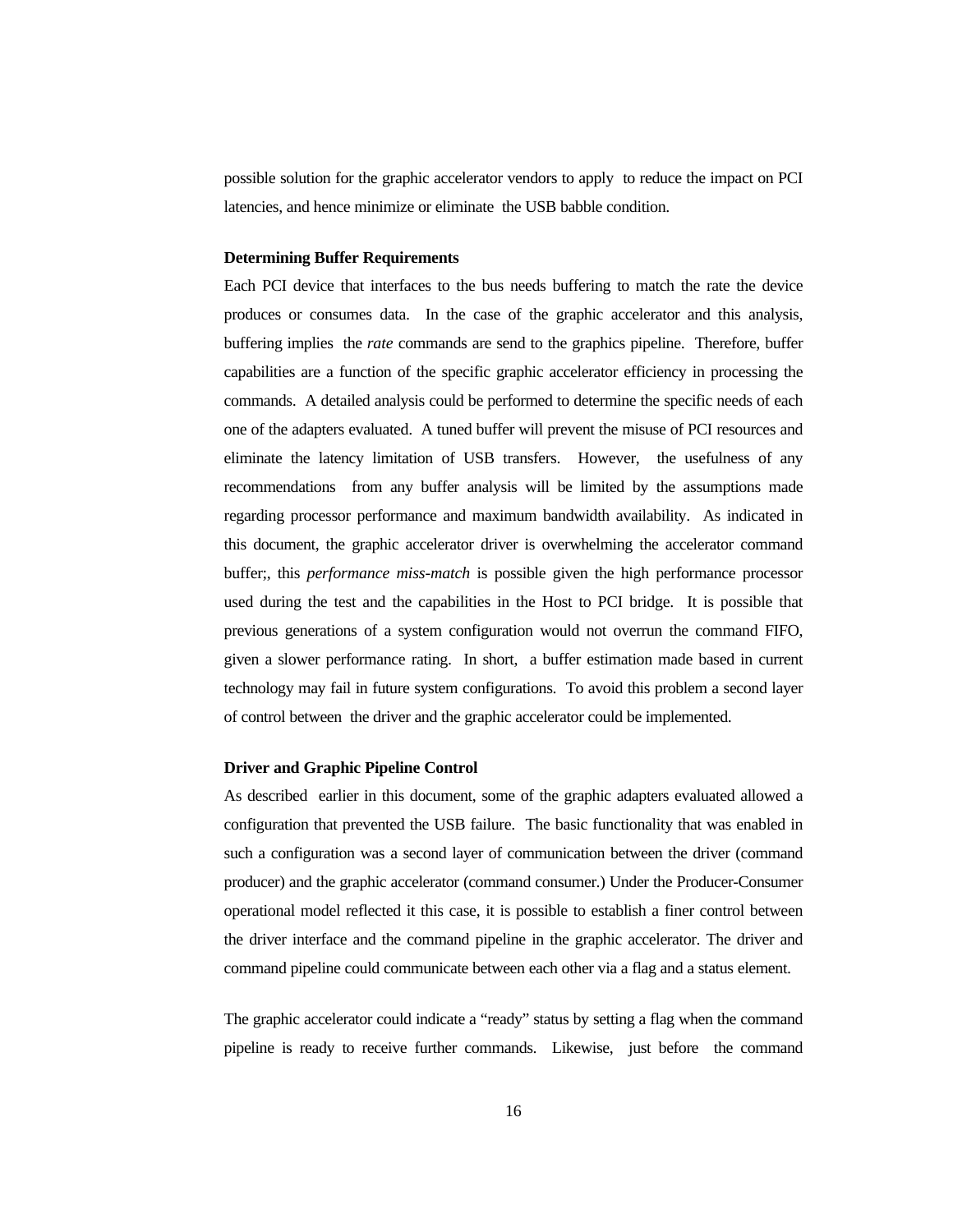pipeline has reached an unacceptable level, the same flag could be reset. This *ready flag* handshake model could be further enhanced by implementing dynamic flow control in the command pipeline. The flow control could be based on a pair high/low water mark set. When the command pipeline reaches below a preset "lower mark" the graphic accelerator would use the bus mastering capabilities to set the flag in memory. To throttle down the flow of commands, when command pipeline reached above the "high mark", the graphic accelerator would access the read flag again resetting it to not-ready status.

In a well-tuned PCI peripheral, the use of the dynamic control described above would be as a second-level support for correctly-defined buffer capabilities of the command pipeline. Figure 4 depicts the Producer-Consumer model and the use of water marks for buffer control.



Figure 4 Producer-Consumer Model and Water Marks Usage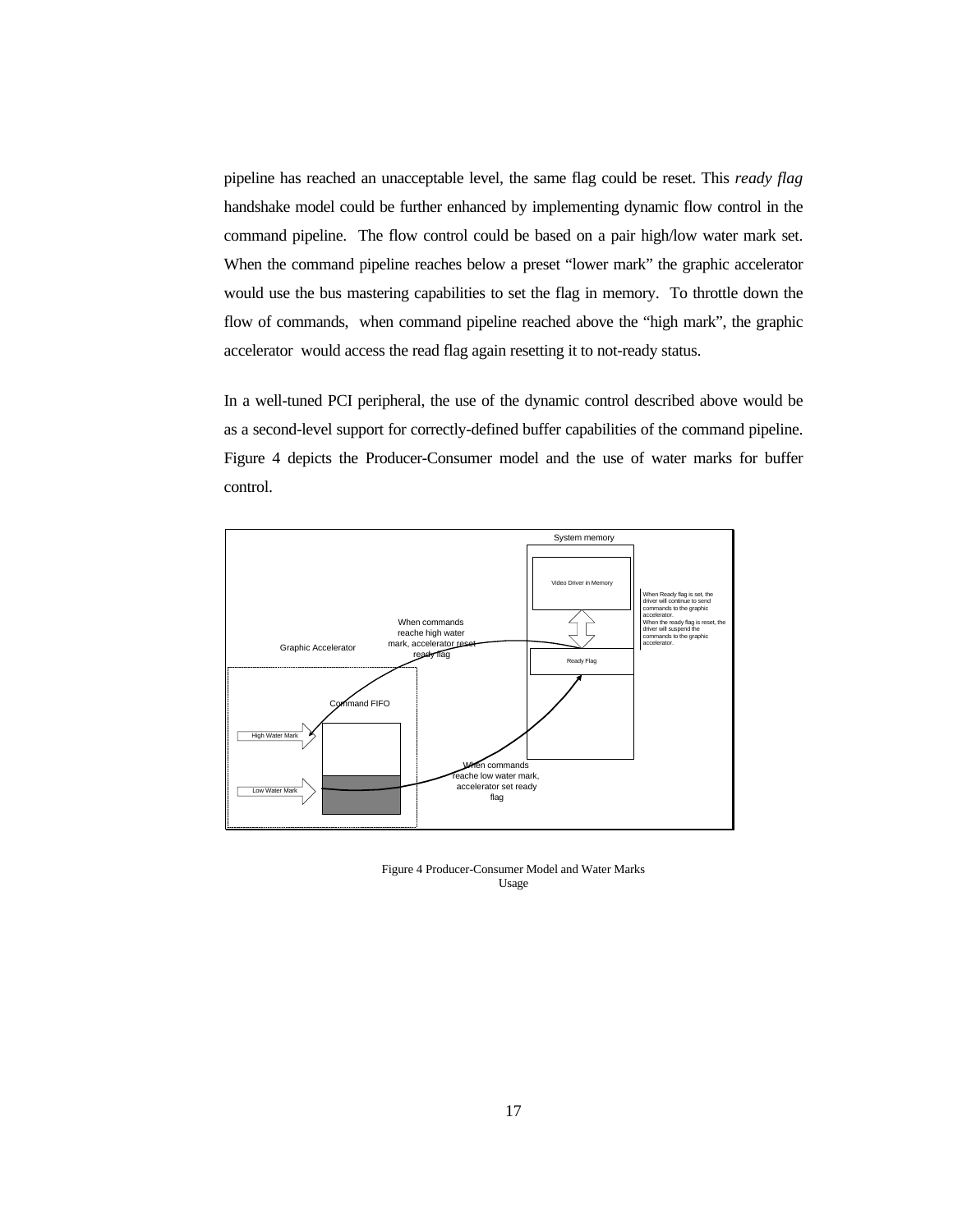### *Chapter 3*

### CONCLUSIONS AND CONSIDERATIONS

### **About a balanced design**

PCI latencies and PCI peripherals' behavior are definitely factors to consider in a USBcapable system. When USB peripherals are used that support large isochronous packages, heavy USB workloads are present. The system designer must consider the use of *well behaved* PCI devices, especially PCI graphic accelerators, which must not overuse the PCI retry mechanism, affecting USB pipes.

There are a number of possible architectural changes that could be applied to improve the current chip-set design and system specifications. These changes alone could greatly improve the robustness of the system, but will not be sufficient to protect against an unbalanced PCI device. It is even possible to define more drastic steps to enforce a "good neighbor" policy; however, these steps increase restrictions, possibly curtailing designers' freedom when choosing more cost-effective peripheral implementations.

Finally, it is for us evident that the best solution still resides on the hands of the peripheral designers. A correctly balanced design should still be capable of performing while allowing other devices and busses to properly operated in the system.

# **Further work**

At the time the authors are completing this document new and exiting technologies are emerging. The Accelerated Graphic Port or AGP, is becoming the graphic accelerator standard. The AGP bus already de-couples the graphic accelerator from the PCI bus and adds specific functionality to support pipeline mode of operation. At the present time the authors have not engaged in a study to determine the susceptibility or lack thereof of this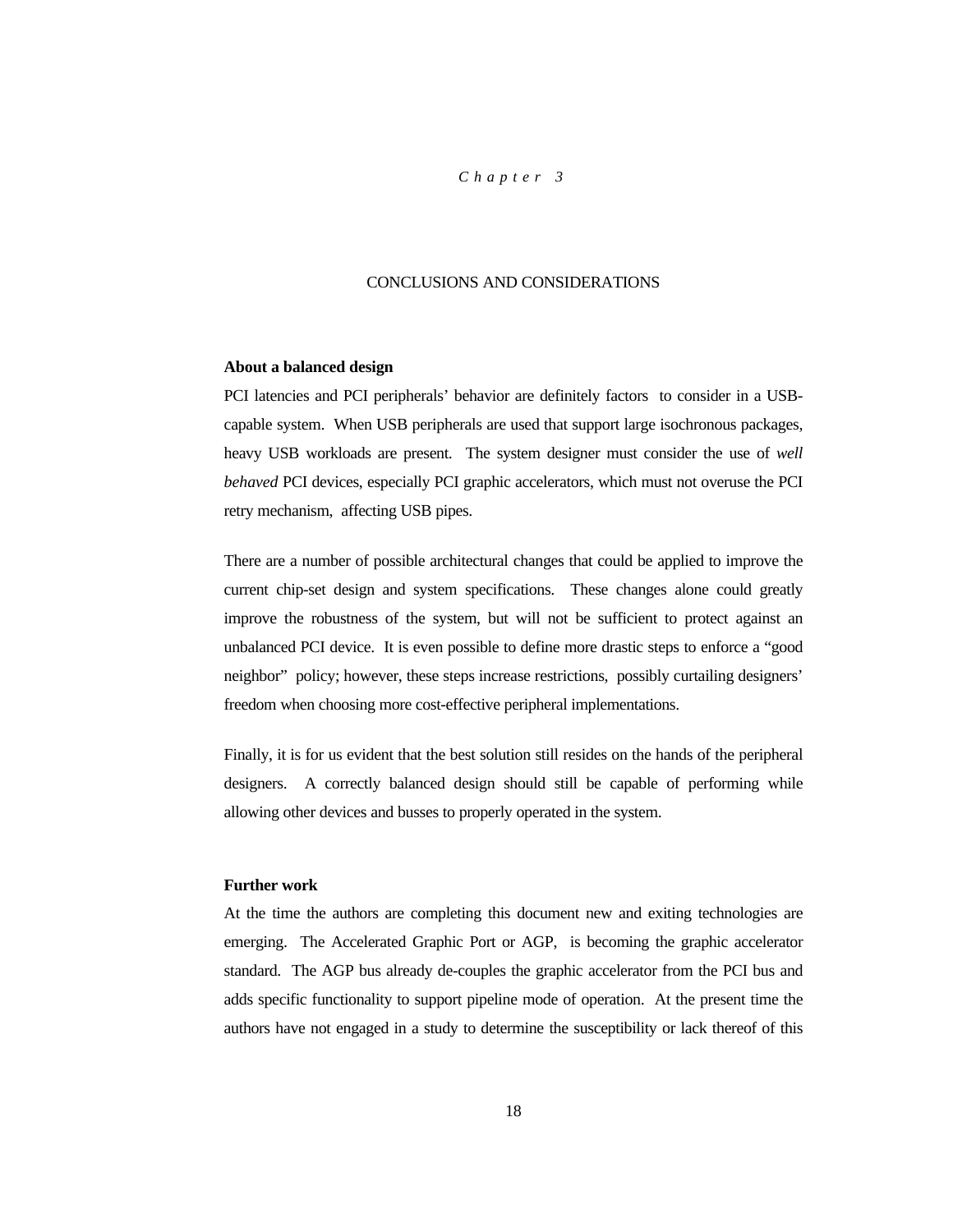new architecture to USB latencies. Such investigation is certainly material of much work, like the present.

Also, the IEEE 1394-1995 standard is furthering streaming capabilities in the PC architecture. As in the case of USB, 1394 is susceptible to nuances of PCI peripherals' operation. While finishing the draft of this document, we were pleased to observe that techniques similar to this document recommendations are been used in the definition of the 1394 link interface in future generations of south bridge designs.